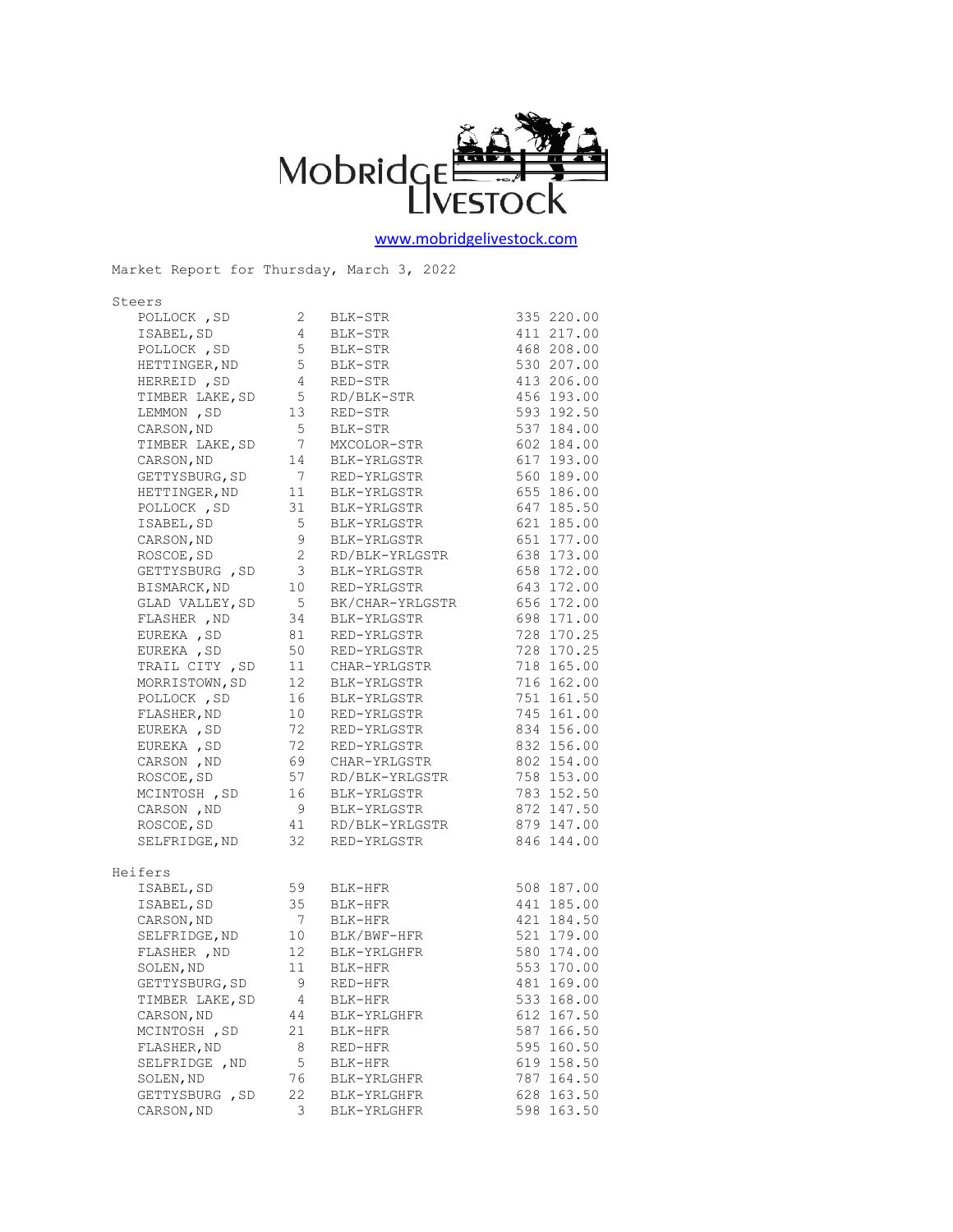| TRAIL CITY , SD                                                          | 77              | BLK/BWF-YRLGHFR                                        | 671 162.00                                                                      |
|--------------------------------------------------------------------------|-----------------|--------------------------------------------------------|---------------------------------------------------------------------------------|
| SOLEN, ND                                                                |                 | 57 BLK-YRLGHFR<br>82 RED-YRLGHFR<br>12 BLK-YRLGHFR     | 672 161.50                                                                      |
| FLASHER , ND                                                             |                 |                                                        | 679 160.00                                                                      |
| MCINTOSH , SD                                                            |                 |                                                        | 640 159.00                                                                      |
| SELBY , SD                                                               |                 | 24 RED-YRLGHFR                                         | 634 158.50                                                                      |
| BISMARCK, ND                                                             |                 | 40 BLK/BWF-YRLGHFR                                     | 659 156.00                                                                      |
| SELBY , SD                                                               | 73              | RED-YRLGHFR                                            | 727 154.50                                                                      |
| GETTYSBURG , SD                                                          |                 | 4 CHAR/RED-YRLGHFR                                     | 659 154.00                                                                      |
| BISMARCK, ND                                                             | 14              | RED-YRLGHFR                                            | 661 150.00                                                                      |
| ROSCOE, SD                                                               | $4\overline{4}$ | BLK-YRLGHFR                                            | 665 150.00                                                                      |
| GETTYSBURG , SD                                                          |                 | 4 BLK-YRLGHFR<br>20 BLK-YRLGHFR                        | 723 149.00                                                                      |
|                                                                          |                 | TRAIL CITY, SD 22 CHAR/RED-YRLGHFR                     | 701 147.00                                                                      |
|                                                                          |                 |                                                        | 729 145.50                                                                      |
| MORRISTOWN, SD 36 BLK-YRLGHFR<br>CARSON, ND 17 BLK-YRLGHFR               |                 |                                                        | 687 144.00                                                                      |
|                                                                          |                 | MOBRIDGE, SD 25 BLK-YRLGHFR                            | 817 143.50                                                                      |
| FLASHER, ND                                                              |                 | 16 RED-YRLGHFR                                         | 677 142.00                                                                      |
| MOBRIDGE, SD                                                             |                 |                                                        | 842 141.00                                                                      |
| MOBRIDGE, SD                                                             |                 | 13 BLK-YRLGHFR<br>11 BLK-YRLGHFR                       | 744 141.00                                                                      |
| ROSCOE, SD                                                               |                 | 11 RED-YRLGHFR                                         | 715 140.00                                                                      |
| CARSON , ND                                                              |                 |                                                        | 736 139.00                                                                      |
| FLASHER , ND                                                             |                 | 49 CHAR-YRLGHFR<br>20 RED-YRLGHFR                      | 809 134.00                                                                      |
|                                                                          |                 | FLASHER, ND 70 BLK-YRLGHFR                             | 834 134.00                                                                      |
| SELFRIDGE, ND                                                            |                 |                                                        | 775 134.00                                                                      |
| ROSCOE, SD                                                               |                 | 31 RED-YRLGHFR<br>10 BLK-YRLGHFR                       | $780$ 134.00                                                                    |
| BISMARCK, ND                                                             |                 | 11 RWF-YRLGHFR                                         | 794 132.50                                                                      |
| CARSON , ND                                                              |                 | 29 BLK-YRLGHFR                                         | 878 130.50                                                                      |
| ROSCOE, SD                                                               |                 | 20 RED-YRLGHFR                                         | 850 125.00                                                                      |
|                                                                          |                 |                                                        |                                                                                 |
| Slaughter Cows & Heiferettes                                             |                 |                                                        |                                                                                 |
| LODGEPOLE, SD 7 BLK-HFRETTE<br>SELFRIDGE, ND 2 BLK-HFRETTE<br>MATAUCA CR |                 |                                                        | 889 120.50                                                                      |
|                                                                          |                 |                                                        | 973 114.00                                                                      |
| WATAUGA, SD 1 BLK-HFRETTE                                                |                 |                                                        | 965 106.00                                                                      |
|                                                                          |                 |                                                        | $\begin{array}{cccc}\n & - & 106.00 \\ 1340 & 103.00 \\ 1080 & 10\n\end{array}$ |
| SOLEN, ND<br>TIMBER LAKE, SD 1 BLK-HFRETTE<br>FLASHER, ND 2 BLK-HFRETTE  |                 |                                                        |                                                                                 |
|                                                                          |                 |                                                        | 998 94.00                                                                       |
| SELBY , SD                                                               |                 |                                                        | 1135 86.00                                                                      |
| POLLOCK, SD                                                              |                 | 2 RED-SL COW<br>1 RWF-SL COW                           | 1295 85.50                                                                      |
| TRAIL CITY, SD 1 RED-SL COW                                              |                 |                                                        | 1455 85.00                                                                      |
| SELBY , SD                                                               |                 | 5 RD/BLK-SL COW                                        | 1657 85.00                                                                      |
| SELBY , SD                                                               |                 |                                                        | 1360 84.50                                                                      |
| GLENHAM, SD                                                              |                 | 1 BLK-SL COW<br>1 BLK-SL COW                           | 1485 84.50                                                                      |
|                                                                          |                 | MCINTOSH, SD 1 BLK-SL COW                              | 1300 84.50                                                                      |
|                                                                          |                 | POLLOCK, SD 1 BLK-SL COW<br>GLENCROSS, SD 4 BLK-SL COW | 1390 84.00                                                                      |
|                                                                          |                 |                                                        | 1634<br>84.00                                                                   |
| MCINTOSH , SD                                                            | 1               | BLK-SL COW                                             | 84.00<br>1170                                                                   |
| POLLOCK, SD                                                              | 1               | BLK-SL COW                                             | 1155<br>84.00                                                                   |
| MCINTOSH, SD                                                             | $\mathbf{1}$    | BLK-SL COW                                             | 1515<br>84.00                                                                   |
| GLENHAM, SD                                                              | 1               | BLK-SL COW                                             | 1425<br>84.00                                                                   |
| SELBY, SD                                                                | 4               | BLK/BWF-SL COW                                         | 1599<br>84.00                                                                   |
| SELBY , SD                                                               | $\mathbf 1$     | BLK-SL COW                                             | 83.50<br>1550                                                                   |
| GLENCROSS, SD                                                            | 1               | BLK-SL COW                                             | 83.50<br>1440                                                                   |
| WATAUGA, SD                                                              | $\mathbf 1$     | BWF-SL COW                                             | 83.50<br>1560                                                                   |
| TRAIL CITY, SD                                                           | 1               | RED-SL COW                                             | 1280<br>83.50                                                                   |
| SELBY, SD                                                                | 1               | RED-SL COW                                             | 1415<br>83.00                                                                   |
| MCINTOSH, SD                                                             | $\mathbf 1$     |                                                        | 1545<br>83.00                                                                   |
| SELBY , SD                                                               | 1               | BLK-SL COW                                             |                                                                                 |
|                                                                          | 1               | RED-SL COW                                             | 1200<br>83.00<br>1245<br>83.00                                                  |
| GLENHAM, SD                                                              |                 | BLK-SL COW                                             |                                                                                 |
| GLENHAM, SD                                                              | 1               | BLK-SL COW<br>BLK-SL COW                               | 1335<br>83.00                                                                   |
| TIMBER LAKE , SD                                                         | 1               |                                                        | 1535<br>83.00                                                                   |
| GLENCROSS, SD                                                            | 4               | BLK-SL COW                                             | 1350<br>83.00                                                                   |
| GLENCROSS, SD                                                            | $\mathbf{2}$    | BLK-SL COW                                             | 82.50<br>1560                                                                   |
| GLENHAM, SD                                                              | 1               | BLK-SL COW                                             | 82.00<br>1430                                                                   |
| POLLOCK, SD                                                              | 1               | BLK-SL COW                                             | 1620<br>82.00                                                                   |